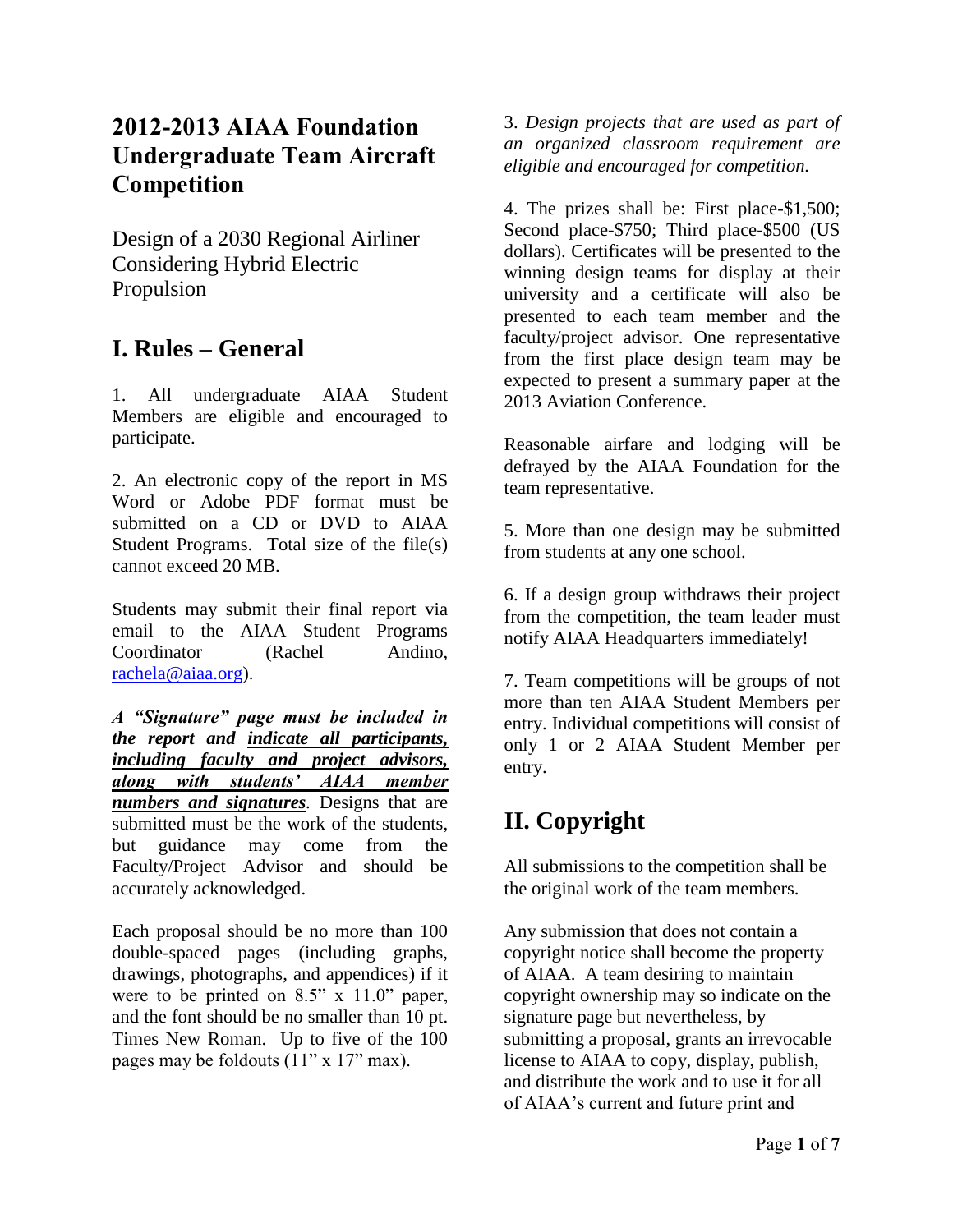electronic uses (e.g. "Copyright © 20\_\_ by \_\_\_\_\_. Published by the American Institute of Aeronautics and Astronautics, Inc., with permission.).

Any submission purporting to limit or deny AIAA licensure (or copyright) will not be eligible for prizes.

## **III. Schedule and Activity Sequences**

Significant activities, dates, and addresses for submission of proposal and related materials are as follows:

#### **A. Letter of Intent – 22 March 2013 B. Receipt of Proposal – 14 June 2013 C. Announcement of Winners – August 2013**

Groups intending to submit a proposal must submit a Letter of Intent (Item A), with a maximum length of one page to be received with the attached form on or before the date specified above. LOI may be emailed to Rachel Andino [\(rachela@aiaa.org\)](mailto:rachela@aiaa.org). If you chose to mail your forms, they must be typed or clearly printed and mailed to:

AIAA Student Programs Attn: Student Programs Coordinator 1801 Alexander Bell Drive, Suite 500 Reston, VA 20191-4344

The CD containing the finished proposal must be received at the same address on or before the date specified above for the Receipt of Proposal (Item B).

## **IV. Proposal Requirements**

The technical proposal is the most important factor in the award of a contract. It should be specific and complete. While it is realized that all of the technical factors cannot be included in advance, the following should be included and keyed accordingly:

1. Demonstrate a thorough understanding of the Request for Proposal (RFP) requirements.

2. Describe the proposed technical approaches to comply with each of the requirements specified in the RFP, including phasing of tasks. Legibility, clarity, and completeness of the technical approach are primary factors in evaluation of the proposals.

3. Particular emphasis should be directed at identification of critical, technical problem areas. Descriptions, sketches, drawings, systems analysis, method of attack, and discussions of new techniques should be presented in sufficient detail to permit engineering evaluation of the proposal. Exceptions to proposed technical requirements should be identified and explained.

4. Provide a description of automated design tools used to develop the design.

5. The students, in writing their proposal, must justify and document the configuration selection and design processes they used to determine the most cost effective and technically feasible solution.

As a team the students are required to: Evaluate the effectiveness of at least three air vehicle configurations\* at meeting the required capabilities listed in this RFP (using weighted objectives or a similar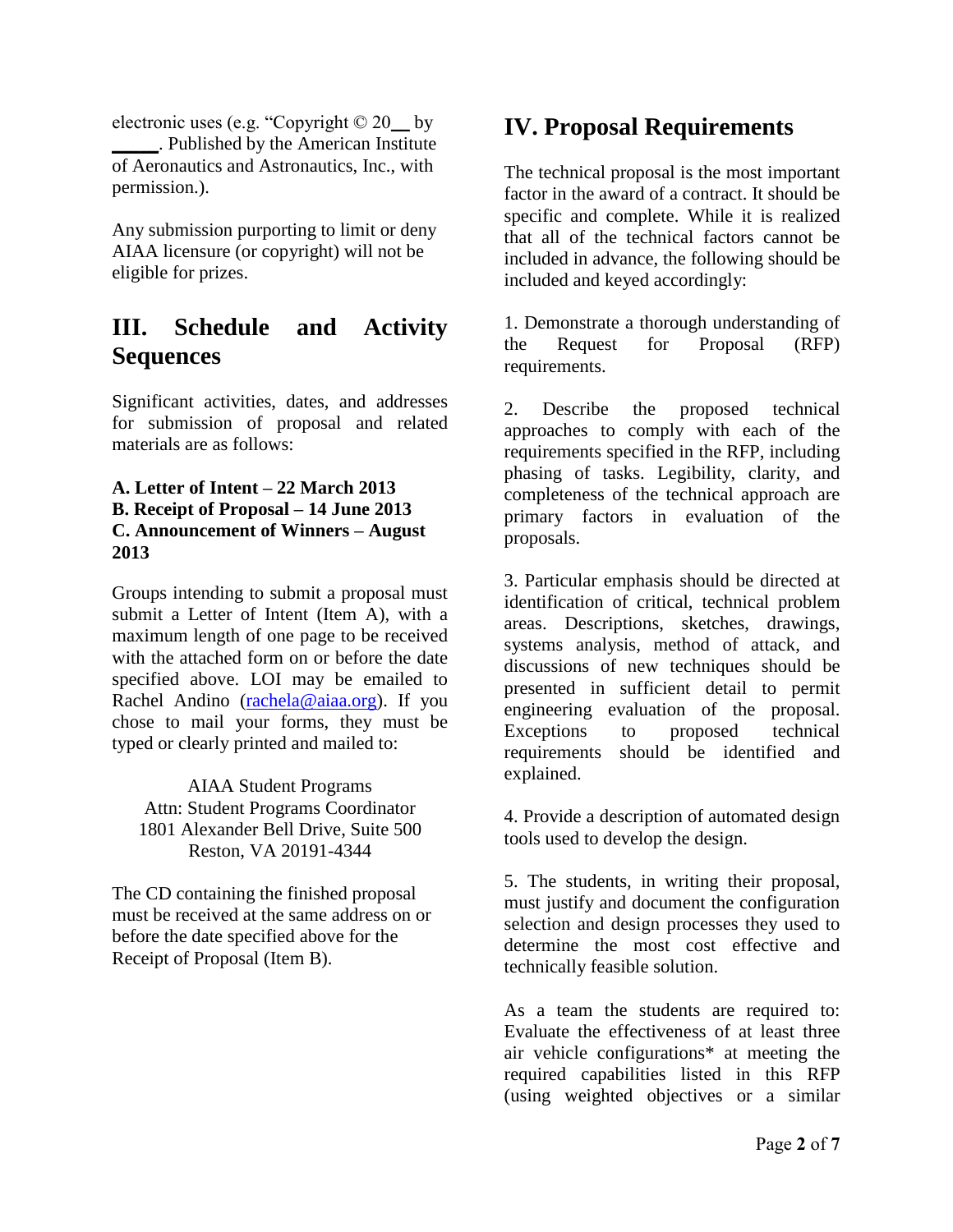method – see Table 1) and down select to one preferred configuration with detailed justification; Perform a comprehensive trade study analysis on the preferred configuration and be able to explain the motivations behind design choices with logical supporting rationale; Propose a final, optimized conceptual air vehicle design.

\* As there are a variety of configurations that could be utilized to achieve this capability, no specific one is prescribed as a preferred solution to the students. (NOTE: Three different fixed wing configurations would be just as acceptable to evaluate as would a combination of fixed wing and rotorcraft configurations).

### *3. Originality (20 points)*

The design proposal should avoid standard textbook information, and should show the independence of thinking or a fresh approach to the project. Does the method and treatment of the problem show imagination? Does the method show an adaptation or creation of automated design tools?

### *4. Practical Application and Feasibility (25 points)*

The proposal should present conclusions or recommendations that are feasible and practical, and not merely lead the evaluators into further difficult or insolvable problems.

| <b>Capabilities</b>                 | <b>Priority Weighting</b> |                   |                                    | <b>Configuration A Configuration B Configuration C</b> |
|-------------------------------------|---------------------------|-------------------|------------------------------------|--------------------------------------------------------|
| Short Landing Area Operations       |                           |                   |                                    |                                                        |
| <b>Autonomous Flight</b>            |                           |                   |                                    | Design of a 2030 Regional Airliner                     |
| Payload Carriage & Useful Load      |                           |                   |                                    |                                                        |
| Speed & Altitude                    |                           |                   | <b>Considering Hybrid Electric</b> |                                                        |
| Payload & Range                     |                           | <b>Propulsion</b> |                                    |                                                        |
| Affordable & Supportable            |                           |                   |                                    |                                                        |
| Transportable                       |                           |                   |                                    |                                                        |
|                                     |                           |                   |                                    |                                                        |
| <b>SCORES</b>                       |                           |                   |                                    |                                                        |
| Table 1: Weighted Objectives Method |                           |                   |                                    | Fuel consumption of ground vehicles can be             |

Example

## **V. Basis for Judging**

### *1. Technical Content (35 points)*

This concerns the correctness of theory, validity of reasoning used, apparent understanding and grasp of the subject, etc. are all major factors considered and a reasonably accurate evaluation of these factors presented?

## *2. Organization and Presentation (20 points)*

The description of the design as an instrument of communication is a strong factor on judging. Organization of written design, clarity, and inclusion of pertinent information are major factors.

Fuel consumption of ground vehicles can be reduced with plug-in hybrid propulsion, where both petroleum and electricity is stored on the vehicle. This has been enabled by recent advancements in battery technology, but it hasn't reached a level where enough energy per pound can be stored for commercial airliners to get a similar benefit. However, batteries have been improving rapidly, and may reach a point where they can be useful on aircraft, especially for short missions.

Recent NASA funded research into technologies for commercial aircraft in the 2030-2035 timeframe has identified hybrid electric propulsion as a potentially "gamechanging" technology. A hybrid propulsion system combines the best features of gas turbine (high thrust/weight, high energy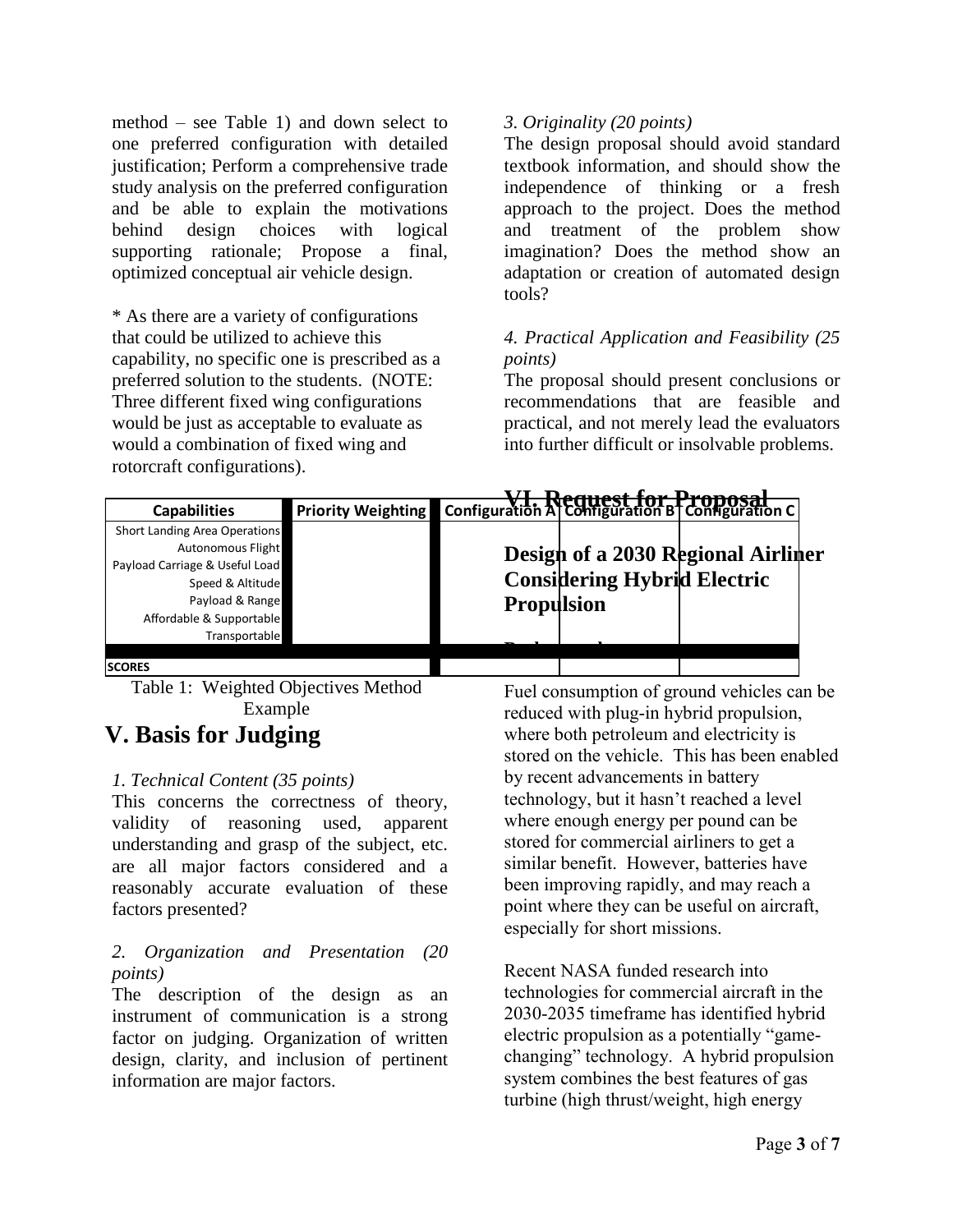density Jet-A fuel) with the best features of electric propulsion (high efficiency over a wide range of operating speeds, no local emissions, potentially lower noise).

Airliners typically fly much shorter ranges than their maximum range capability. Especially at these shorter ranges, electric propulsion has a greater potential benefit. Hybrid propulsion, where some of the energy stored on the aircraft is jet fuel, and some is electricity in batteries, can allow aircraft to efficiently fly a wide range of missions, by varying the ratio of electrical energy (batteries) to chemical energy (jet fuel) loaded on the aircraft.

#### **Future Scenario:**

Assume that in the year 2030, FAA certified batteries are available for flight operations at many airports across the US. Airports will still have jet fuel that can be pumped to aircraft similar to what is done today. The batteries take two hours to charge, so a battery rental service is used to charge batteries outside the aircraft at airports. Battery packs are a standard size and can be unloaded and swapped for charged ones. The aircraft pay a rental fee for the battery and the electricity that is used to charge the battery.

### **Project Objective:**

Considering hybrid electric propulsion and advanced modular batteries, design a regional-sized commercial airliner with the lowest operating cost per seat-mile for the economic mission of 400 NM. Determine if hybrid electric technology offers fuel burn, cost, noise, or emissions advantages over conventional propulsion.

#### **General Requirements:**

This aircraft is representative of the Q400 / ATR-72 class aircraft. Safety & Airworthiness Regulations: FARs, but identify any exceptions needed due to the introduction of new technologies. Crew: 2 Passengers: 70 (1 Class) Seating: Pitch 32", Width 17.2" Cargo Volume: 280 ft^3 for passenger baggage. (4ft^3 per passenger) Cargo Weight: 2450 lbs (35 lbs per passenger) Revenue Cargo: none Full Payload Weight: 16,450 lbs. (200 lbs per pax plus 35lbs of baggage) Balanced Field Length: 4000-ft Sea level standard day Minimum Cruise Speed: Mach 0.45 Initial Cruise Altitude: >20,000 ft Maximum Cruise Altitude: 45,000 ft Maximum Range with full payload: 1200 NM Economic Mission: 400 NM with full payload

### **Battery Module Properties:**

Dimensions: EH Container with hard points on each corner for securing to the aircraft

[http://www.unitedcargo.com/shipping/c](http://www.unitedcargo.com/shipping/container_aircraft.jsp?name=EH&type=container) [ontainer\\_aircraft.jsp?name=EH&type=c](http://www.unitedcargo.com/shipping/container_aircraft.jsp?name=EH&type=container) [ontainer](http://www.unitedcargo.com/shipping/container_aircraft.jsp?name=EH&type=container)

Battery Volume: 9 ft^3 Battery Weight: 360 lbs Useful Energy: 122,471 Wh (750 Wh/kg) (investigate  $+/- 33\%$  of this value) Battery energy cost (includes battery rental): \$0.05 per kWh CO2 of battery electricity and battery use:  $10 \text{ g } CO<sub>2</sub> / \text{kWh}$ Battery Discharge Rate: 10 C The battery is a sealed unit with the following environmental requirements: pressure altitude between 0 and 10,000-ft; temperature between 130 and -50 degrees F during operation. Five of the six sides of the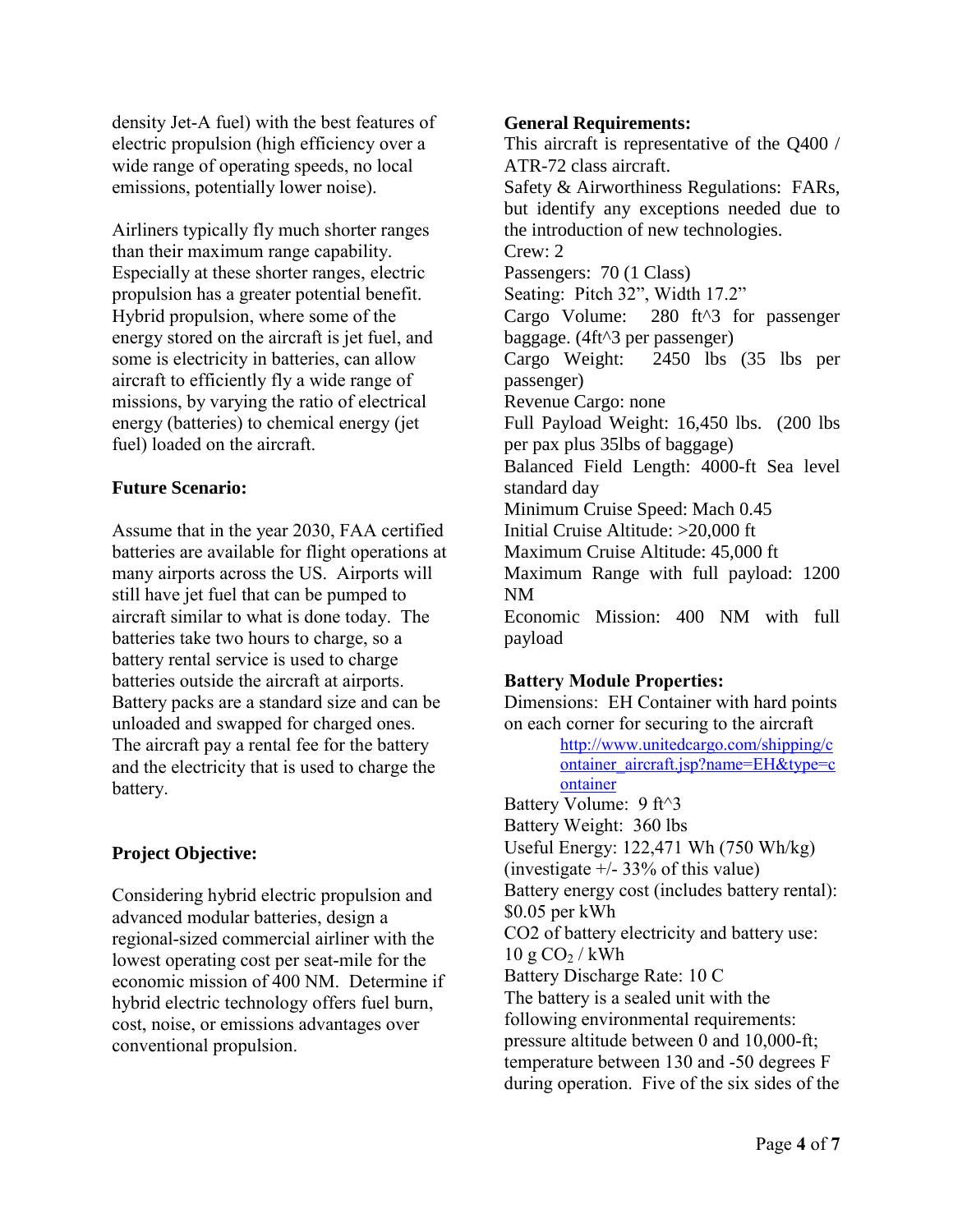battery modules need 2-inches of clearance from each other or surrounding structures. Note: The Team may use other values if research substantiation is provided.

#### **Other Electric System Properties:**

Electric motor system (motors + motor controllers) power density: 3 hp/lb Electric motor and controller combined system efficiency: 95% Generator power density: 3 hp/lb Generator efficiency: 96% Note: The Team may use other values if research substantiation is provided.

#### **Fuel and Energy Storage:**

Only Jet fuel and Batteries are allowed for energy storage on the aircraft. Any amount of jet fuel and number of battery packs (including zero) can be used depending on the length of the mission and weight of the payload. For jet fuel, only conventional petroleum-based jet fuel or "drop-in" fuels, such as blended biofuel or blended synthetic fuel can be used.

#### **Economics:**

The design metric is to minimize operating cost per seat-mile for the economic mission of 400 NM. Assumptions:

Jet fuel price: \$5.00 per gallon (includes carbon tax)

Electricity price including battery rental fee: \$0.05 per kWh (includes carbon tax)

The value of passenger time can also be considered in the economic analysis.

#### **Projected aircraft and engine technology and assumptions:**

Many potential 2030 propulsion, structures, aerodynamics, subsystems, and operations technologies were identified in recent FAA and NASA studies (see References) and can be applied to this design study.

#### **Data Requirements**

The technical proposal must convincingly demonstrate that the design can satisfy the design mission performance requirements will achieving the best possible cost and environmental impact with the nominal mission. The proposal should satisfy the following tasks to show how the design would be developed:

- 1. Justify the final design, and describe the technologies, gas turbine engine selection, electric motor and controller selection, and technical approach used to meet the mission requirements.
- 2. Provide carpet plots used to finalize the final selected design
- 3. Provide subsystem architecture trade studies
- 4. Include a dimensioned 3-view general arrangement drawing
- 5. Include an inboard profile showing the general internal arrangement
- 6. Include an illustrated description of the primary load bearing airframe structure, and state rational for material selection
- 7. Show an estimated drag build-up and drag polar for the cruise configuration, the take-off configuration, and the landing configuration
- 8. Show a weight breakdown of the major components and systems and center of gravity travel
- 9. Provide an estimate of community noise and compare to standards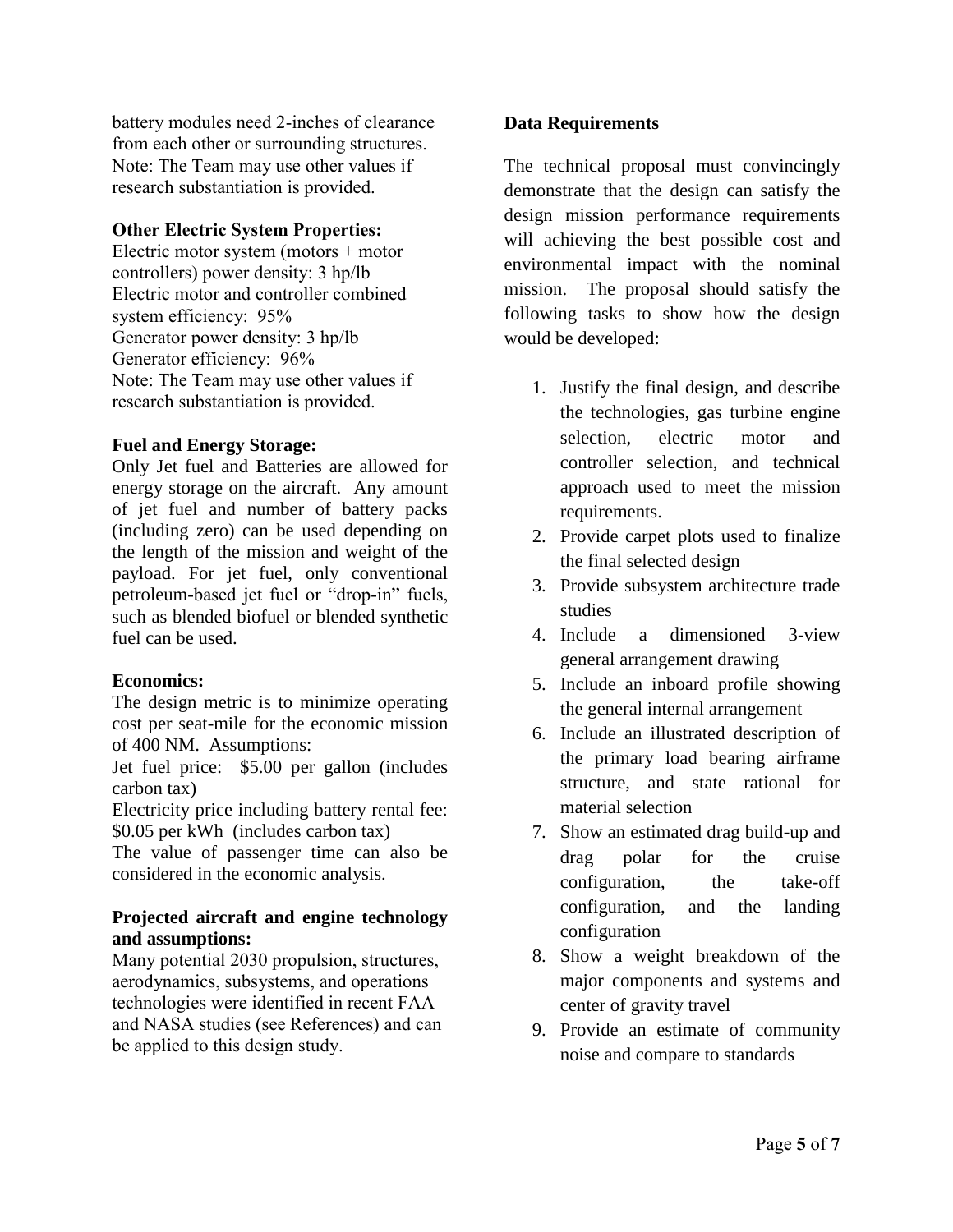- 10. Provide an estimate of  $CO<sub>2</sub>$ emissions from the aircraft, as well as electricity generation
- 11. Provide an estimate of landing and takeoff NOx and compare to standards
- 12. Demonstrate aircraft stability for all flight and loading conditions
- 13. Describe any advanced technologies or design approaches and their relative benefits as used to obtain performance improvements. For advanced batteries, describe impact if this technology achieves +33% or -33% relative to the stated values, including cost and/or performance changes. Determine level of battery performance where cost is the same for a hybrid electric and conventional aircraft.
- 14. Provide flyaway cost and life cycle cost estimate for a production run of 500 and 1000 units. Carbon taxes, fuel cost, and electricity cost are specified above. Estimate the sensitivity of the total costs to the assumption for electricity price (for example, what is the impact if the electricity price is \$0.10 instead of \$0.05 per kWh).

## **References:**

- 1) FAA CLEEN The FAA CLEEN project is looking at a variety of near term technologies that could be applied to this design study.
- 2) NASA ERA The NASA Environmentally Responsive Aviation program has funded multiple contractor teams that have reported on technologies that could be applied to this design study.

[http://www.aiaa.org/KeyS](http://www.aiaa.org/KeySpeeches2012/) [peeches2012/](http://www.aiaa.org/KeySpeeches2012/) (see 50th Aerospace Sciences meeting)

3) NASA SFW – The NASA Subsonic Fixed Wing program has funded multiple contractor and NASA teams working on concepts and technologies that could be applied to this design study.

> [http://www.aeronautics.nasa.gov/](http://www.aeronautics.nasa.gov/fap/subfixed.html) [fap/subfixed.html](http://www.aeronautics.nasa.gov/fap/subfixed.html) [http://www.nasa.gov/topics/aeron](http://www.nasa.gov/topics/aeronautics/features/future_airplanes.html) [autics/features/future\\_airplanes.h](http://www.nasa.gov/topics/aeronautics/features/future_airplanes.html) [tml](http://www.nasa.gov/topics/aeronautics/features/future_airplanes.html)

Of particular relevance is the work reported by the Boeing and General Electric related to hybrid electric propulsion.

[http://ntrs.nasa.gov/archive/nasa/](http://ntrs.nasa.gov/archive/nasa/casi.ntrs.nasa.gov/20110011321_2011011863.pdf) [casi.ntrs.nasa.gov/20110011321](http://ntrs.nasa.gov/archive/nasa/casi.ntrs.nasa.gov/20110011321_2011011863.pdf) [\\_2011011863.pdf](http://ntrs.nasa.gov/archive/nasa/casi.ntrs.nasa.gov/20110011321_2011011863.pdf)